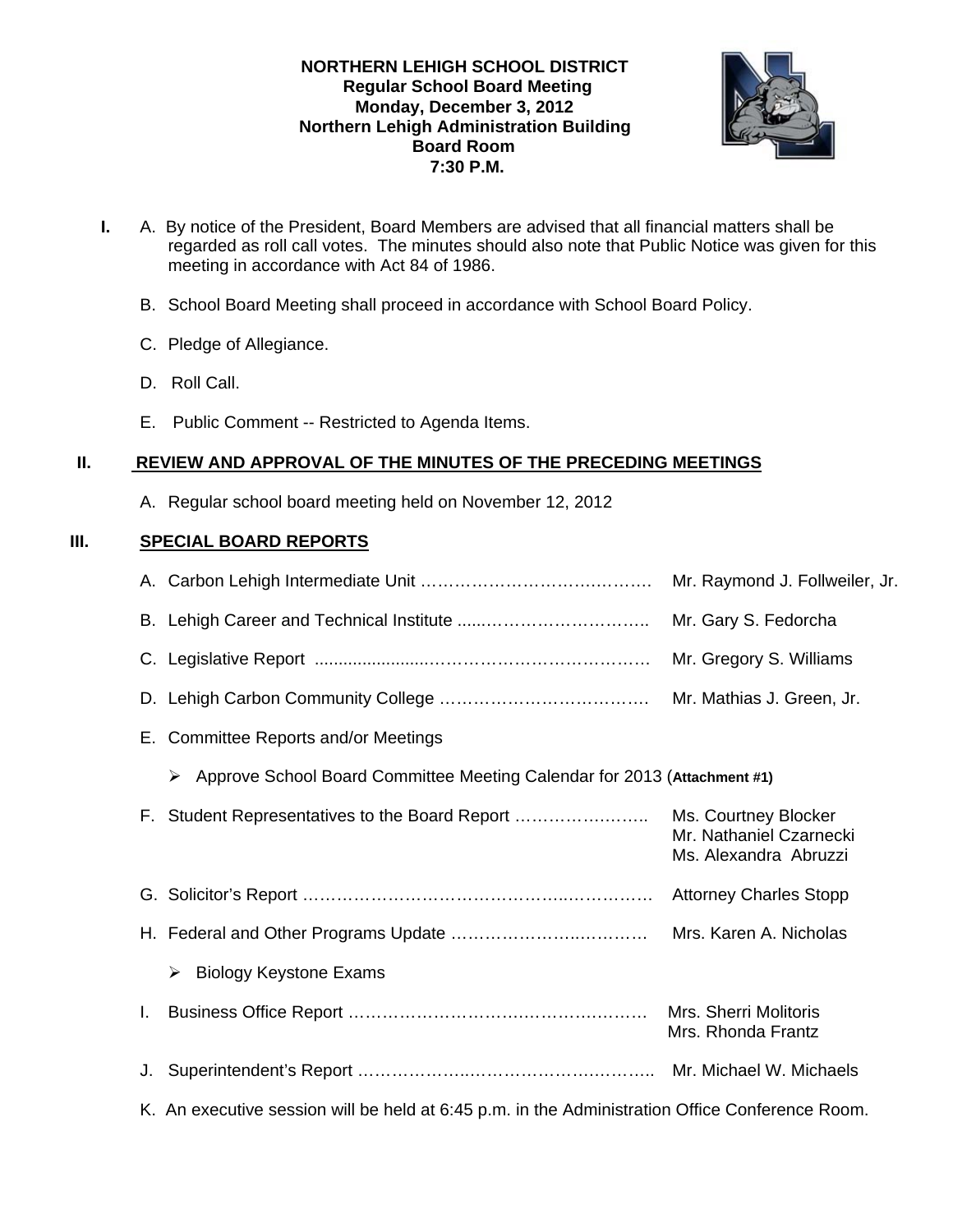### **IV. PERSONNEL**

A. Assignment

| 1. Christine Nemeh<br>Assignment: | <b>Temporary Vacancy Replacement</b><br>Peters Elementary First Grade Teacher       |
|-----------------------------------|-------------------------------------------------------------------------------------|
|                                   | replacing an employee on medical leave                                              |
| Salary:                           | \$44,000 prorated (Step 1 Bachelors on the 2012-2013<br><b>CBA Salary Schedule)</b> |
|                                   |                                                                                     |
| Effective:                        | December 11, 2012                                                                   |
| <b>Termination Date:</b>          | On or about March 1, 2013                                                           |

# B. Co-Curricular Volunteers 2012-2013

| Andrew Arnold*     | <b>Assistant Wrestling Coach</b>           |  |  |
|--------------------|--------------------------------------------|--|--|
| Patrice Arnold     | <b>High School Dance Team Advisor</b>      |  |  |
| LeAnn Hoch*        | <b>High School Dance Team Advisor</b>      |  |  |
| Nicholas Sander    | Interact Advisor                           |  |  |
| Jacqueline Scheib* | High School Dance Team Advisor             |  |  |
|                    | *Pending Verification of Missing Documents |  |  |

### C. Substitute

### 1. Non-Instructional

 a. Approve the following individual as a substitute secretary and teacher's aide for the 2012-2013 school year at the 2012-2013 substitute rate as approved on the Supplementary Personnel Salary Schedule: Janice Herzog

# **V. POLICY**

### A. Homebound Instruction

It is recommended that the Board of Education grant homebound instruction for an 11th grade student, Student No. 1490023, for five hours per week, effective November 26, 2012 and continuing until for an indefinite amount of time.

### B. Board Policy – Second Reading

- 1. Approve school board policy #707 Property Use of School Facilities and Equipment, as presented after second reading. **(Attachment #2)**
- 2. Approve new school board policy– Operations Electronic Records/Signatures, as presented after second reading. **(Attachment #3)**
- 3. Approve new school board policy– Professional Employees Benevolence Sick Leave, as presented after second reading. **(Attachment #4)**

# **VI. CONFERENCES**

A. Scot Engler – PASA – Aspiring to Leadership Workshop – January 23-24, 2013 – PASA Office – Harrisburg, PA – Registration - \$199.00, Lodging - \$107.67, Meals: \$30.00, Travel - \$111.00 – Total Approximate Cost: \$447.67 – Funding: Special Education Director's Budget **(Attachment #5)** 

# **VII. CURRICULUM AND INSTRUCTION**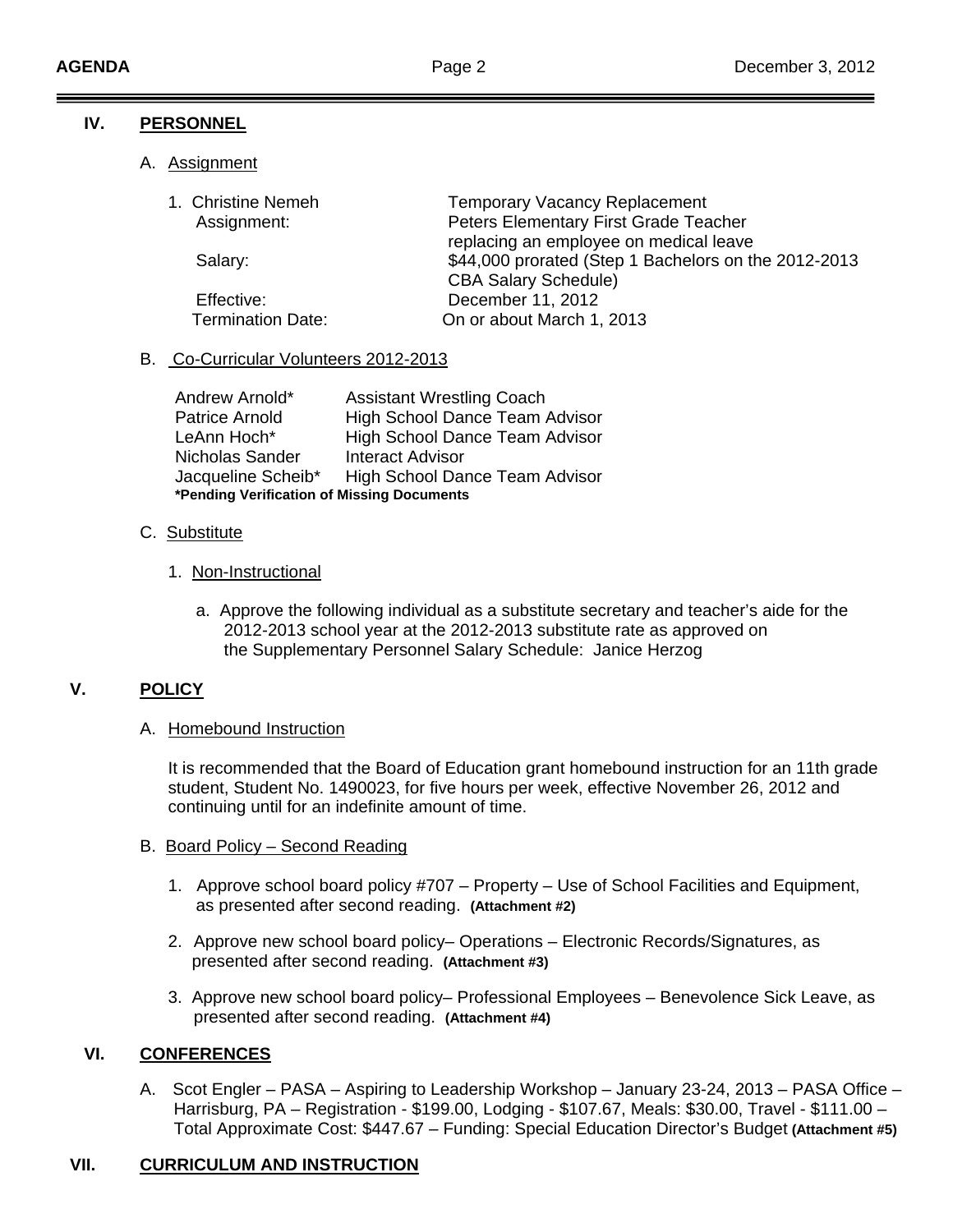#### **VIII. OLD BUSINESS**

- A. Motion to remove from the table the following items:
	- 1. RESOLVED, the Board of Education approves the addendum to the agreement with Portnoff Law Associates, Ltd. to be the delinquent real estate tax collector for the 2012 tax year.
	- 2. Approve the resolution directing Northampton County Tax Claim Bureau not to collect delinquent taxes on behalf of Northern Lehigh School District as presented.
	- 3. Approve the resolution directing Lehigh County Tax Claim Bureau not to collect delinquent taxes on behalf of Northern Lehigh School District as presented.
- B. Motion to approve the following items:
	- 1. RESOLVED, the Board of Education approves the addendum to the agreement with Portnoff Law Associates, Ltd. to be the delinquent real estate tax collector for the 2012 tax year. **(Attachment #6)**
	- 2. Approve the resolution directing Northampton County Tax Claim Bureau not to collect delinquent taxes on behalf of Northern Lehigh School District as presented. **(Attachment #7)**
	- 3. Approve the resolution directing Lehigh County Tax Claim Bureau not to collect delinquent taxes on behalf of Northern Lehigh School District as presented. (**Attachment #8)**

### **IX. NEW BUSINESS**

#### A. Aide Agreement

 Approve a four year Memorandum of Understanding Agreement with the Educational Support Staff effective July 1, 2012. **(Agreement Distributed to Board and Administration only)** 

#### **X. FINANCIAL**

- A. Approve the Following Financial Reports:
	- 1. General Fund September and October
	- 2. NLMS Student Activities Account months of September and October
	- 3. NLHS Student Activities and Scholarship Acct months of September and October
- B. Approve the Following List of Bills:
	- 1. General Fund month of November and December
	- 2. Refreshment Stand month of November
- C. Approve abatement/exoneration requests of per capita taxes, for the residents that fall within the guidelines, as presented. **(Attachment #9)**
- D. Authorize administration to enter into an agreement with Washington Township to collect the local services taxes on residents of Washington Township on behalf of the school district effective January 1, 2013. **(Attachment #10)**